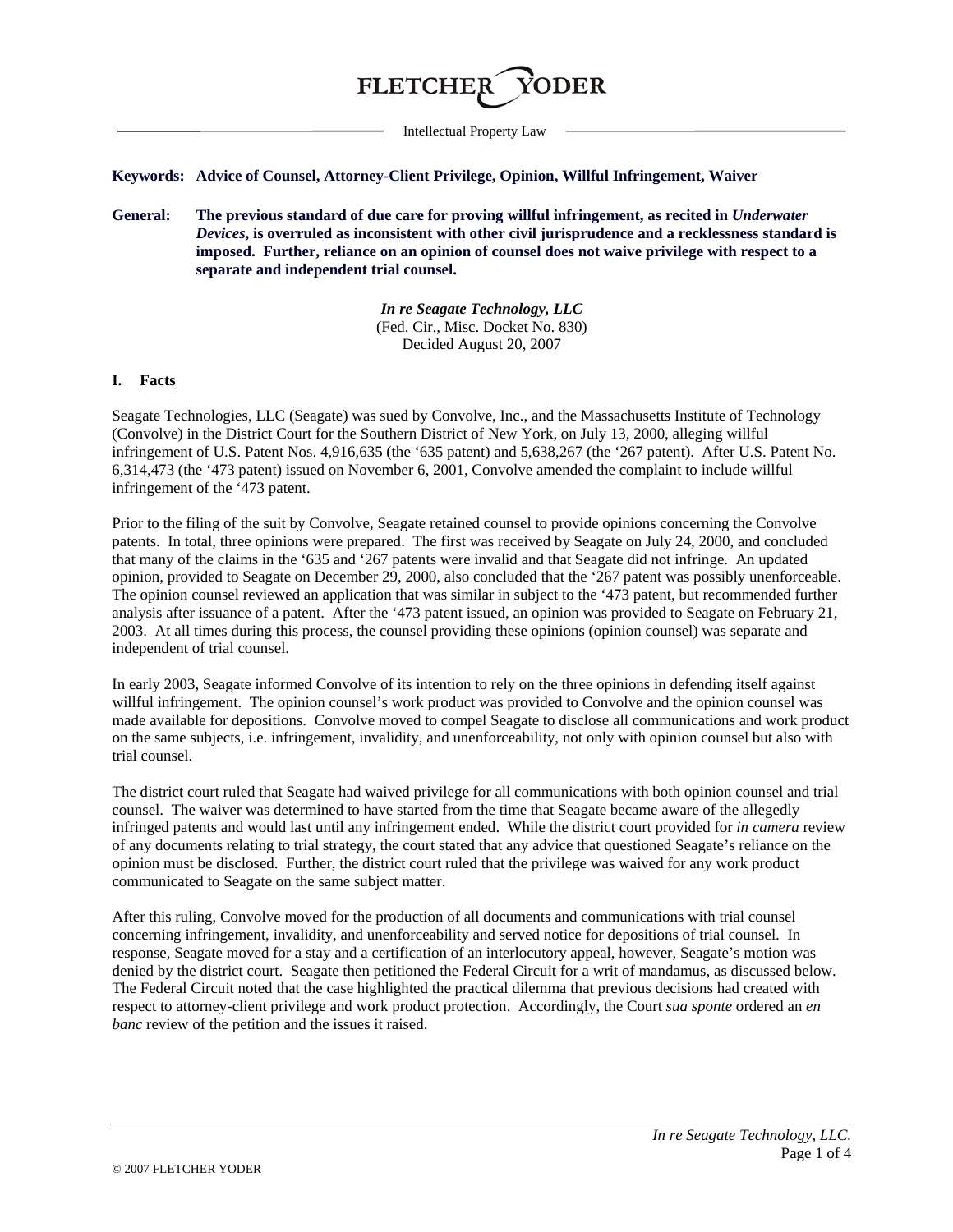# **II. Issues**

1. Should the Court reconsider the duty of due care standard, especially given its inconsistent effects on attorney client privilege?

2. Should a party's assertion of an advice of counsel defense to willful infringement extend waiver of the attorneyclient privilege to communications with that party's trial counsel?

3. What is the effect of any such waiver on the protection of the work-product of trial counsel?

## **III. Discussion**

The Court began the analysis with a discussion of the standard for granting a writ of mandamus. In this discussion, the Court laid out the fundamental elements for granting the writ, specifically that the party seeking the writ has the burden to prove that no other means existed for attaining the relief desired, and that the right to issuance must be "clear and indisputable." Further, the Court noted that mandamus review for discovery orders may be granted if (1) there was an important issue of first impression, (2) the privilege would be lost if the review were to be delayed, and (3) delaying review could cause the development of doctrines that may weaken the privilege. The Court affirmed that the present case met these standards.

The court also noted that the determination of the scope of the waiver of attorney-client privilege is reviewed on an abuse of discretion standard. The law to be used is that of the Federal Circuit itself, as the issues in this case, willful infringement and the advice of counsel, invoke substantive patent law.

1. Yes. The court decided that the standard for the duty of due care decided in *Underwater Devices* was inconsistent with other decisions in civil litigation, being more in line with a negligence standard when a recklessness standard should be used. Further, the inconsistent and negative effects on the attorney-client privilege also suggested its reconsideration.

The Court started its discussion by noting that while 35 U.S.C. § 284 gives courts the discretion to increase damages for infringement by up to three times the actual damages, no statutory guidelines are provided. Accordingly, the Court has required a showing of willful infringement for the awarding of increased damages (*Beatrice Foods*).

The current standard for determining willfulness in patent infringement was defined by the Court in *Underwater Devices*, in which the court noted that the duty of due care included, among other things, "the duty to seek and obtain competent legal advice from counsel before the initiation of any possible infringing activity." Accordingly, parties accused of willful infringement often assert an advice of counsel defense, in which the party claims that infringement was not in bad faith due to reasonable reliance on the opinion of counsel.

However, reliance on the standard defined in *Underwater Devices* has caused substantial problems for litigants, primarily due to the effects on the attorney-client privilege and the work product doctrine. For example, in one line of cases (*Kloster Speedsteel*), if an accused infringer did not produce an opinion of counsel, a negative inference could be drawn that either no advice was obtained or that a negative opinion was obtained, triggering the possibility of higher damages. While the Court has overturned this line of cases (*Knorr-Bremse*), other issues remain.

A significant remaining issue is the effect of the current willfulness standard on attorney-client privilege when relying on advice of counsel as a defense. The Court recently confirmed (*In re EchoStar*, 2006) that relying on the advice of counsel waives attorney-client privilege for all communications on the same subject. Further, asserting an advice of counsel defense also waives work product protection and attorney-client privilege for all communications on the same subject matter, including attorney-client communications. However, the Court did not consider the effects of this decision as it relates to separate trial counsel. Thus, the decision of the district court that Seagate had waived all attorney-client privilege was reasonable in light of the Federal Circuit's decision in *EchoStar*. Unfortunately, the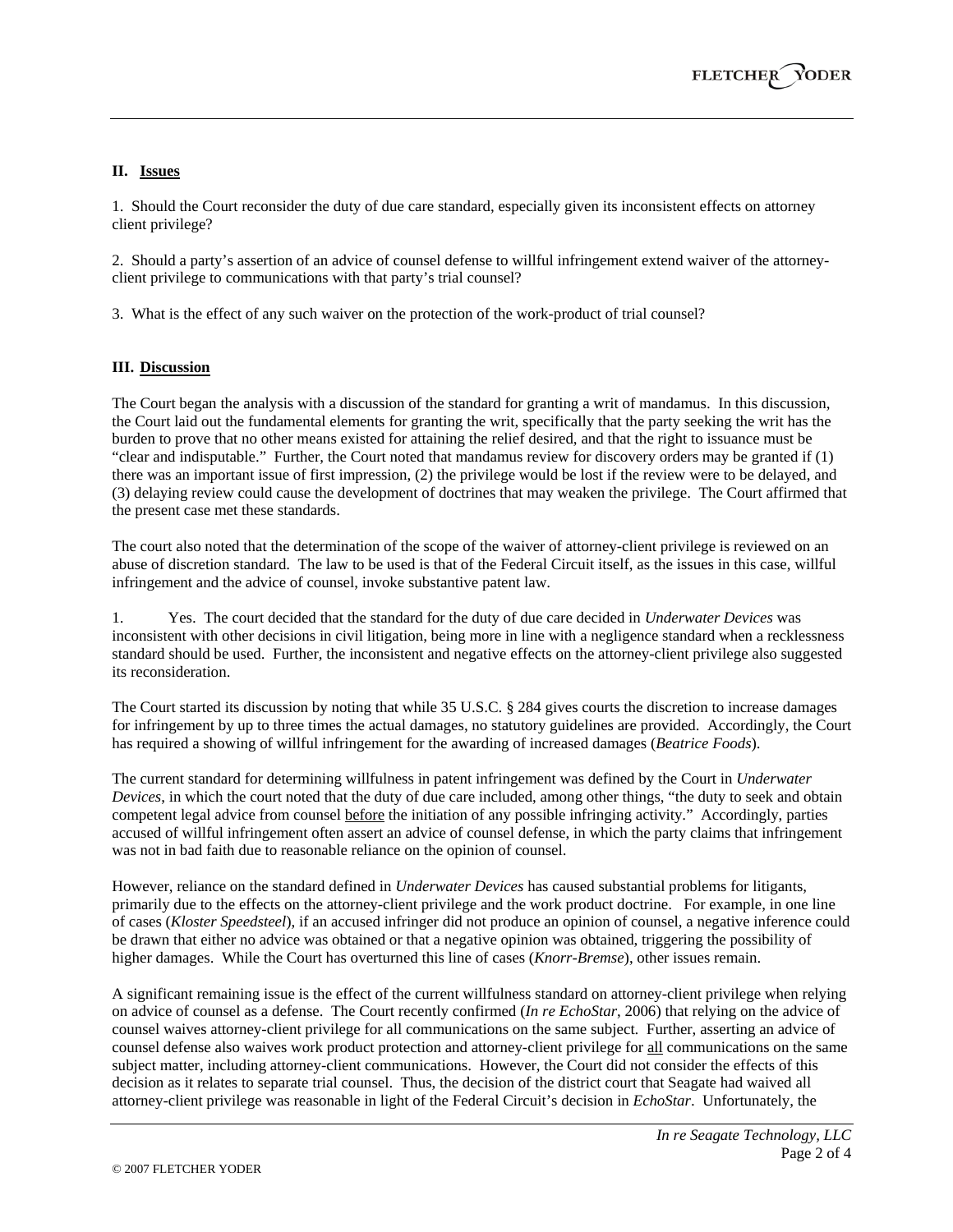waiver has not been consistently applied by the district courts, with some extending the waiver to all communications on the subject, others exempting trial counsel, and still others exempting trial counsel only for communications that do not question the value of the opinion.

The Court continued its discussion by examining the definition of willfulness used by the other circuit courts and by the Supreme Court. The Court noted that in the analogous situation of copyright infringement, willfulness has been consistently defined by the other circuit courts as including reckless behavior. Furthermore, the Supreme Court recently held that willfulness is a statutory condition of civil liability for punitive damages, and that the standard civil usage of willfulness includes reckless behavior. In contrast, the current standard for willful infringement set by *Underwater Devices* is more consistent with negligence. Accordingly, the Court overruled *Underwater Devices* and stated that there is no affirmative duty to obtain an opinion of counsel.

The new standard for determining willful infringement, as laid out by the court in this case, is that "a patentee must show by clear and convincing evidence that the infringer acted despite an objectively high likelihood that its actions constituted infringement of a valid patent." *In re Seagate*, 06-M830 at 12. If this threshold is met, the patentee must also demonstrate that this risk "was either known or so obvious that it should have been known to the accused infringer." *Id.*

NOTE: Circuit Judge Gajarsa makes a compelling argument for total elimination of any willfulness standard. In a concurring opinion that examines the historical development of the statutory damages provisions, he notes that Congress neither imposed nor implied standards for enhanced damages and that enhanced damages have historically been used to compensate for inequities in the system. He believes that enhanced damages may be more useful if left to the discretion of the district courts for use in balancing equitable concerns. For example, a plaintiff may be successful in proving infringement, but may not be able to prove the real extent of damages. In this case, a court may choose to enhance damages by some measure. In his analysis, this would be more consistent with the Supreme Court's decision in *GM*, which held that there should be no bad faith standard read into 35 U.S.C. § 284 (as applied to the awarding of prejudgment interest on actual damages).

2. No. The Court held that relying on an opinion to defend against a charge of willful infringement does not extend the waiver of privilege beyond the opinion counsel. The privilege is still intact with respect to trial counsel and work product of trial counsel.

The Court started with a discussion of the historical importance of the attorney-client privilege in encouraging full communication between attorneys and clients. The privilege is owned by the client who determines whether or not to waive the privilege. Generally, a waiver applies to all other communications on the same subject. This is believed necessary to prevent a party from inequitably disclosing favorable communications while hiding unfavorable communications. However, even under this general standard, the courts determine the ultimate scope of the waiver based on the circumstances.

The Court stated that a waiver based on reliance on opinion of counsel should extend only to the opinion counsel and not to the trial counsel. The primary reason for this holding is the different functions of the two counsels. The opinion counsel provides an objective assessment that may be used for business decisions. In contrast, trial counsel is engaged in an adversarial function. The difference has been emphasized in other cases, which held that the trial counsel's defenses are not equivalent to objective opinions and may not be used as a defense against willful infringement (*Crystal Semiconductor*). The Court also emphasized the importance to the public good and efficient litigation resulting from not extending the waiver to trial counsel.

Further, the Court noted that willfulness usually depends on pre-litigation conduct. While the willful infringement may continue after filing, the patentee may seek an injunction to prevent further infringing conduct. Accordingly, opinions of trial counsel may have very little relevance to the willfulness determination.

Finally, the Court emphasized that this is not an absolute rule. The trial court may use its discretion to extend the waiver if the circumstances require, for example, if a party has engaged in deception.